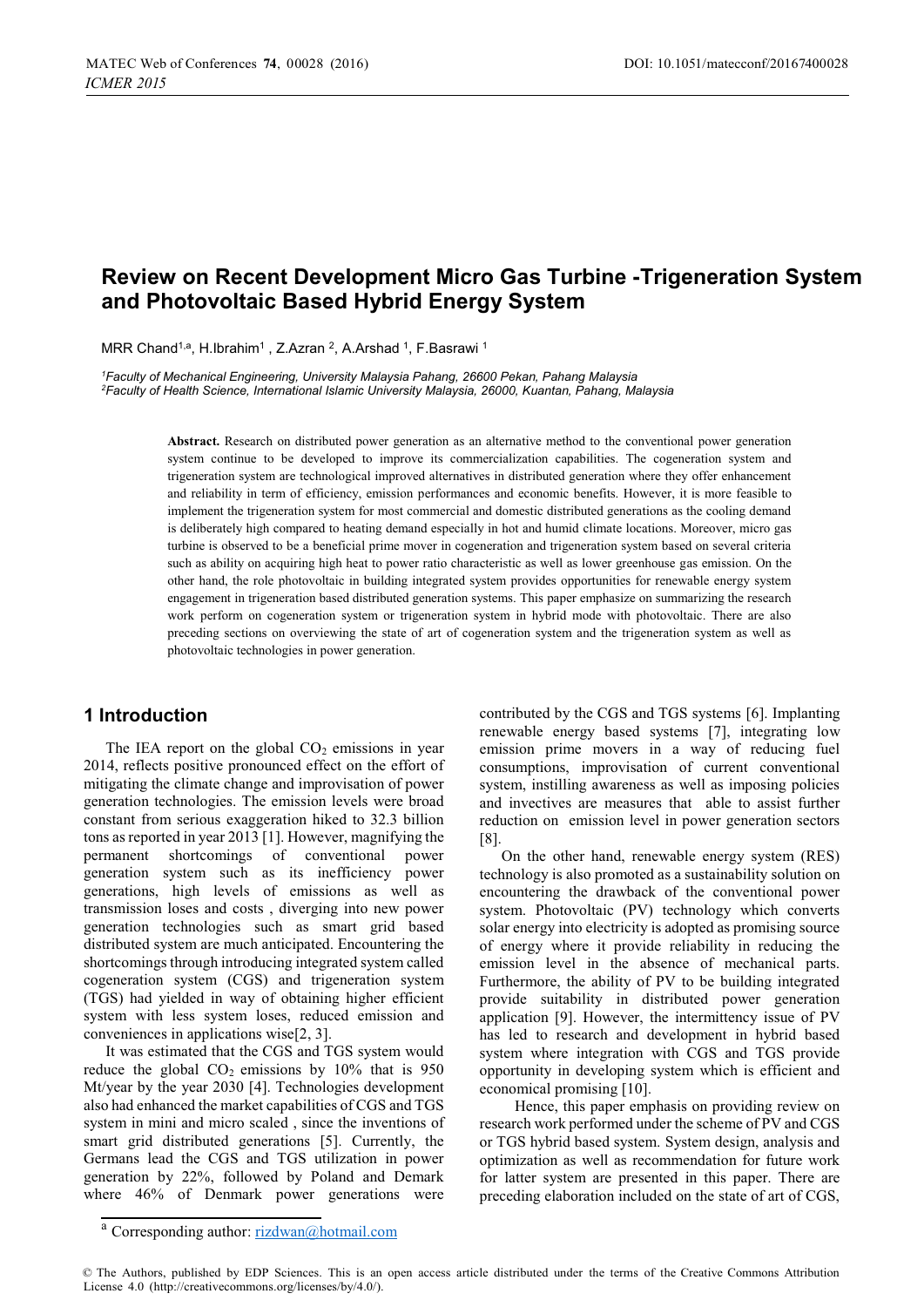TGS and PV where prime movers technology as well as waste heat utilization technology are discussed in detail.

## **2 Overview on CGS and TGS**

CGS are engineered through integrating prime movers and exhaust heat recovery units, operating to provide both electrical power and thermal energy simultaneously. Henceforth, the thermal energy output are utilized for domestic water heating, space heating or in any industrial process which requires heat input such as pulp process in paper industry, food fermentation and brewing process in food industry, petroleum as well as in refining process [11, 12]. A CGS plant attains the ability to perform a high efficient energy conversion up to 80% of fuel energy compared to conventional power plant which converts an average of 30% to 35% of fuel energy[13, 14]. However, in most application heat requirement is fairly seen to be fluctuating and low depending on the climate. The shortcomings of CGS in term of its inadequacy in fulfilling the thermal requirement in most end use demand leads to advance energy utilization technology where conversion of thermal energy into cooling energy is seen to be more reliable.

Henceforth, the idea of including a thermally activated equipment to utilize exhaust heat for district cooling has assisted in the development of an advanced system called TGS. TGS is a system that able to provide power as well as heat and cooling energy simultaneously has broaden the application of on-site power generations especially for commercial buildings such as office buildings and hospitals as the requirement of space cooling are extremely high. Indeed, the TGS system reduce the pay back periods and improve the prime movers operations as there were more higher load demand through reducing partial operations[15]. From economic stand of view, the capital cost of TGS system is higher compared to any other power generations technologies, however, considering several factors such as electrical efficiency of prime movers, energy price and electrical price , TGS will be favourable in some cases [16]. Both CGS and TGS competent in providing an overall system efficiency up to 60% to 80% and 70% to 90% respectively. It is higher compared to conventional power generation system where the recorded efficiency is between 39% to 47% for coal based power plants, 38% to 44% for oil based power plants and 54% for combine cycle gas turbine (CCGT).

### **2.1 Prime Movers and Waste Heat Recovery Technologies**

 The majority of prime mover technologies are heat engines that convert chemical energy in fuel into electricity through combustion with the exception for fuel cell which converts fuel energy electrochemically. Common prime movers in distributed generations are reciprocating engines which include diesel generator and gasoline generator, MGT fuel cells and sterling engines. Table 1 display the comparison of several parameters involving technical performances, economics and

emission characterises for TGS applications in between MGT, reciprocating engines and fuel cells. Reciprocating engines are the spark ignition Otto-cycle engines and the compression ignition Diesel-cycle engine. Reciprocating engines offer several advantages in power generation such as high efficiency, fast start up which is suitable for peak shaving and back up applications, good partial operation performances as well as operating on low pressure gas. However, narrowing the application particularly into CGS and TGS, reciprocating engines suffer several downsides such as low exhaust temperature which lead to limitation in heat utilization application as well as high emission and noise level.

 Reciprocating engine such as natural gas engine and diesel engine releases 60% to 70% of waste heat during its operation where 45% to 50% are recovered through jacket cooling water and lube oil cooling system and the remaining in the form of exhaust gases. The temperature of waste heat ranges from 85°C to 100°C from the engine jacket coolant as well as the 380°C to 540°C contributed by the exhaust gases. However, only 110°C of hot water or low pressure steam up to 400psig able to extracted from the reciprocating engines. The common mechanism used for exhaust heat recovery are close loop cooling system, ebullient cooling system, heat exchanger and boiler. The Closed-loop cooling system and ebullient cooling system technologies are used to extract the waste heat from engine jacket coolant whereas heat exchangers are used for exhaust heat recovery. The waste heat are delivered in the form of hot water or steam depending on the targeted area of applications.

 On the other hand, the type of acknowledged fuel cell technologies for CGS and TGS are PEMFC, PAFC, MCFC and SOFC where currently the total installed capacity of CGS employing fuel cell are 83.6MW. PEMFC and PAFC produce low temperature heat mostly below 100°C which is appropriate for space heating and water heating. Fuel cells have extremely low emission and high efficiency compared to other prime movers as there is no fuel combustion process. Other advantages of the fuel cell include low noise frequency, high partial load performances and fuel flexibility as well as modular design. However, economic wise, fuel cell technologies require higher capital cost than any other prime mover that further upsurge the payback period due to low-volume custom production as well as additional cost involved in power conditioning. In addition, the fuel cells requires longer startup period with at least 3 hours to 2 days period required where feasibility in peak shaving application and back up application are lower.

 MGT is classified as a small gas turbine with power generation capability ranging from 25kW to 400kW , and which operates based on regenerated Brayton's Cycle with additional heat recovery heat exchanger called recuperator [17].The MGT units require lesser maintenance compared to reciprocating engines thanks to air bearing design that avoids any activities of oil lubrications and in addition there is no necessity. In additional cooling system as the atmospheric air provide the cooling needs [18]. Other merits of MGT over the reciprocating engines include less moving parts, lower emissions, small size and lightweight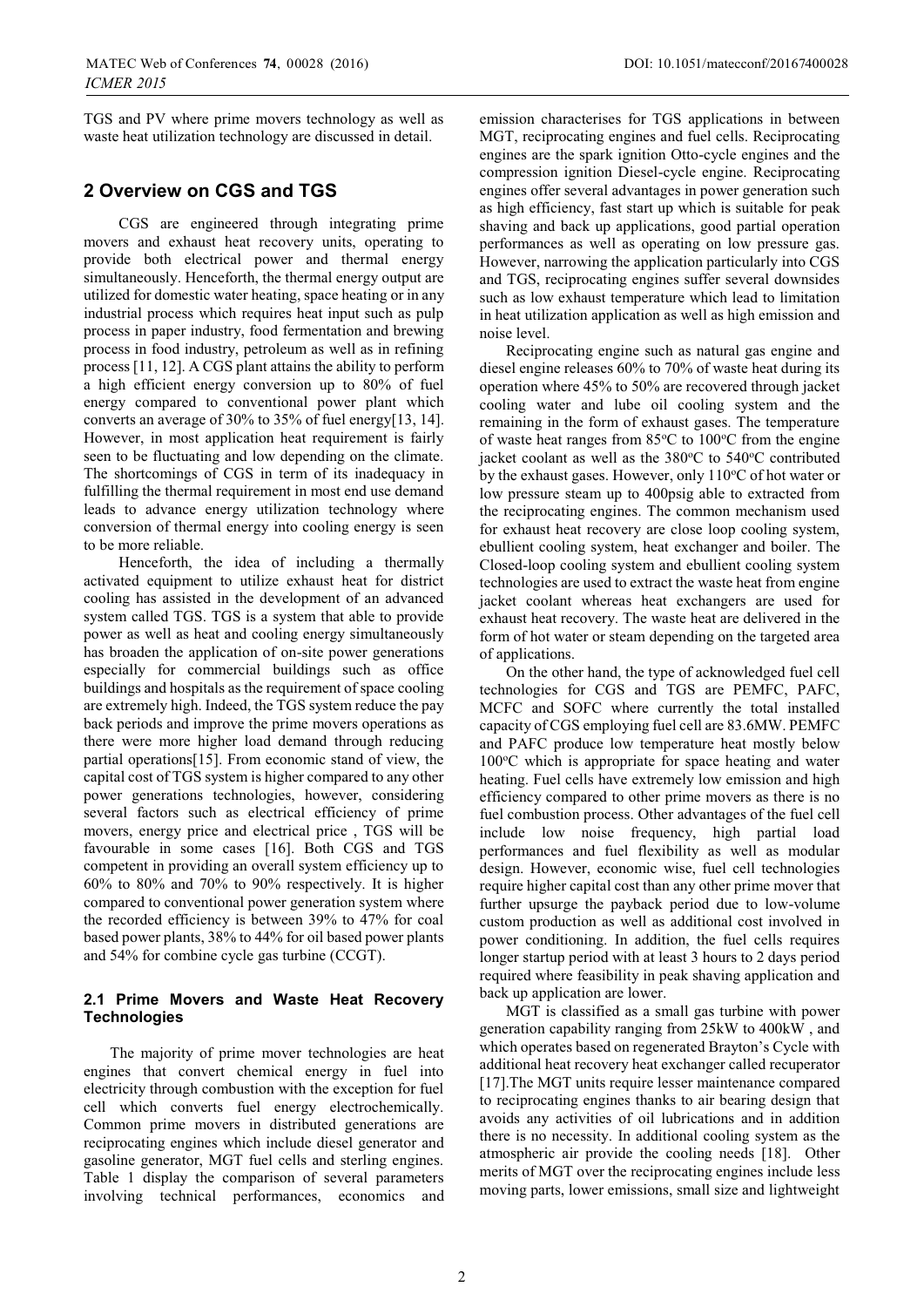| Parameters                                   | DE         | $N-GE$      | <b>MGT</b>     | Fuel Cell   |
|----------------------------------------------|------------|-------------|----------------|-------------|
| Size (MW)                                    | $0.05 - 5$ | $0.05 - 5$  | $0.025 - 0.25$ | $0.2 - 2$   |
| Electrical Efficiency $(\% )$                | $30 - 50$  | 25-45       | $20 - 30$      | $40 - 70$   |
| CGS Efficiency $(\% )$                       | 77-80      | 77-80       | $63 - 70$      | 55-80       |
| CGS Output (Btu/kWh)                         | 3400       | 1000-5000   | 4000-15000     | 500-3700    |
| Start-up Time                                | 10sec      | 10sec       | 60sec          | 3 hrs-2days |
| $CGS$ installation $Cost$ ( $\frac{S}{kW}$ ) | 800-1500   | 800-1500    | 500-1300       | >3000       |
| $NOx$ (lb/MWhr)                              | $3 - 3.3$  | $2.2 - 2.8$ | $0.4 - 2.2$    | < 0.02      |

**Table 1.** The comparison of various CGS and TGS prime movers

fuel flexibilities, longer lifetime, less noise and higher heat outputs[19] . Correspondingly, MGT also exhibit better performance on economic prospect and operation start up time in contrast to fuel cell technologies. Application wise, MGT acquiring the ability to be implemented in peak shaving, grid connected, back up auxiliaries and in CGS and TGS [20].

 In term of waste heat recovery, MGT delivers high quality exhaust gases with high oxygen content up to 15% which is suitable for direct utilization. Furthermore, the utilization of MGT in CGS and TGS are further enhanced by the fact that the system exhaust heat temperature ranges from 260°C to 350°C with CGS output as high as 4000Btu/kWh to 15000Btu/kWh which is suitable for direct fired absorption chiller as well as other industrial process Commonly, the exhaust heat is transferred to heat water by means of heat exchanger mechanism. Fig 1 shows the useable heat temperature range of various prime movers where the fuel cell acquires a wider range and highest temperature to be utilized in CGS and TGS. However, economically, MGT offers better useable heat temperature range compared to reciprocating engines and fuel cell. In both TGS and CGS the exhaust heat recovered can be utilized for various heating application. In both TGS and CGS the exhaust heat recovered can be utilized for various heating application. Moreover, the recovered waste heat also requires capability for application for thermally activated equipment for space cooling such as absorption chillers, adsorption chiller, liquid and solid desiccant cooling as well as ejector cooling [21].



**Figure 1.** The range of useable exhaust temperature for several prime movers several prime movers

 Absorption chillers are well developed and mature technologies in the cooling industry compared to other cooling option [22]. Table 2 list features of several type of absorption chillers for integration in the TGS.

 Through comprehensive view on the emission performances and economic benefits, MGT demonstrate better optimum prime movers for CGS and TGS. Even though, the efficiency is lower compared to both

| Absorption Chiller Type                                                      | Heat Input                                             | COP         |  |
|------------------------------------------------------------------------------|--------------------------------------------------------|-------------|--|
| LiBr-Water Single Effect                                                     | Hot water $70^{\circ}$ C- $90^{\circ}$ C. Steam 2-3bar | $\sim 0.7$  |  |
| LiBr-Water Double Effect                                                     | Hot water 120 °C - 170 °C, Steam 4-8bar                | $\sim$ 1.2  |  |
| LiBr-Water Triple Effect                                                     | Hot water $200^{\circ}$ C- $230^{\circ}$ C             | $1.4 - 1.5$ |  |
| Hot water 80°C- 200°C, Steam 2-16bar<br>Water- NH <sub>3</sub> Single Effect |                                                        | $\sim 0.8$  |  |
| Water- NH <sub>3</sub> Double Effect                                         | Hot water 170°C-220°C, Steam 8-16bar                   | $0.8 - 1.2$ |  |

**Table 2.** Features of Absorption Chiller Technologies [22]

a Corresponding author: rizdwan@hotmail.com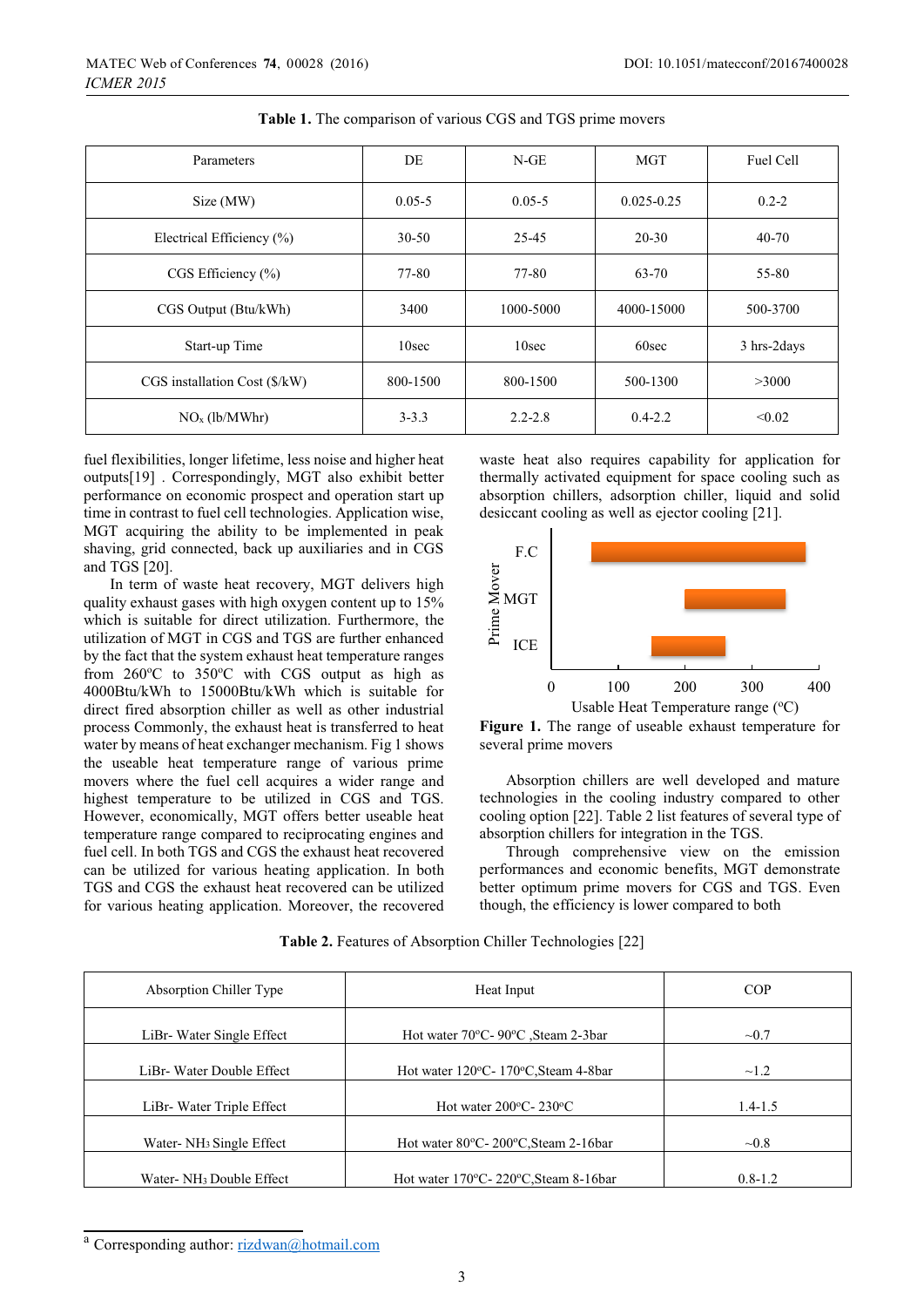Even though, the efficiency is lower compared to both reciprocating engines and fuel cells, proper integration in CGS and TGS will result in better overall efficiency in addition to feasibility on economics and environmental indicators

## **3 Photovoltaic in Power Generation**

 Photovoltaic (PV) is made of positive layer (P-dope) and negative layer (N-dope) semiconductors sandwiched together. Both layers are separated by a junction developed by internal electrical field that permits electrons and holes movement. When sunlight waveforms strike the photovoltaic (PV) cells surface the atom ionization process take place where the electrons are excited to P-dope and holes to N-dope. This creates a voltage difference in between the layers and inducing an external circuit within which allows the electrons to move from P-dope to Ndope[23]. PV panels are categorized into 3 main type of technologies which are PV panels with silicon crystalline structure, thin film PV technologies and PV made of compound semiconductors [24].

 Beforehand, the atomic structure of the silicon based PV were either manufactured in monocrystalline (Mono-PV) or in multi-crystalline (Poly-PV) cells. There are several types of thin film technologies which are differentiated though the semiconductor materials that includes amorphous silicon (a-Si), copper indium gallium selenide (CiGS) and cadmium telluride (Cd-Te). Thin films PV are manufactured through depositing semiconductors on glass and stainless steel by using a spurting tool. Currently, Cd-Te PV displayed dominance by as much as 50% in thin film industries mainly due to lower production cost compared to CiGS type which has slightly higher efficiency[23-25].

 The efficiency of respective various PV cells and modules are listed in Table 3 where concentrated multifunction PV acquires the highest efficiency due to stacking of different band gaps cells as well as utilization of mirror lenses to concentrate the light by a factor of 50- 1000.There are two significant parameters accounted on estimating the PV output power which are the solar irradiation and ambient temperature. The correlation in Eq.(1) shows that high solar irradiation increases the PV output however, high ambient temperature decreases the efficiency [26].

$$
P_{PV}(t) = \left[ P_{peak} \left( \frac{G(t)}{G_{STD}} \right) - \alpha_t \left( T_{c(t)} - T_{STD} \right) \right] \tag{1}
$$

$$
T_{c(t)} - T_{amb(t)} = \frac{NOTC - 20}{800} G(t)
$$
 (2)

where,  $P_{PV}(t)$  and  $P_{peak}$  are instantaneous power and peak power in W,  $G(t)$  and  $G<sub>STD</sub>$  are instantaneous and standard solar irradiation in  $W/m^2$  respectively,  $T_{STD}$ ,  $T_{c(t)}$ NOTC are standard ambient temperature ,cell temperature and nominal cell temperature in K respectively, and  $\alpha_t$  is temperature coefficient . Through an innovative intervention programs initiated by the government in recent years, the price of installing a  $3kW_p - 10kW_p$  of PV

arrays had reduced from Rm  $55000/$  kW<sub>p</sub> as recorded in year 1990 to Rm 7000/ kW<sub>p</sub> in year 2014

|                   |  | <b>Table 3:</b> The laboratory efficiency of respective PV cell |  |
|-------------------|--|-----------------------------------------------------------------|--|
| and modules [27]. |  |                                                                 |  |

| Type of PV                       | Efficiency $(\% )$ |        |  |
|----------------------------------|--------------------|--------|--|
| Technology                       | Cell               | Module |  |
| Mono-Crystalline PV              | 25.0               | 22.9   |  |
| $Poly - Crystalline PV$          | 20.4               | 18.5   |  |
| $Cd-TE$                          | 19.6               | 16.1   |  |
| <b>CIGS</b>                      | 19.8               | 15.7   |  |
| a-Si                             | 13.4               | 10.9   |  |
| Multi-Junction<br>(Concentrated) | 44.7               | 36.7   |  |

 The Germany emerged as the top leading country on the PV installation where the total generation 29,060GWh was by the end of 2012 followed by Italy, Belgium, Czech Republic, Greece and Australia and China is currently dominating the PV production industries [28, 29].

PV are interconnected forming an arrays for either standalone or grid tied applications. Narrowing the application to integrated building wise, PV had great potentials compared to other renewable energy system, based on criteria such as availability of energy source , convenience in integrated system and hybrid based system as well as due to the temporal correlations of electricity demand to the solar irradiations [30, 31]. Fig 3 illustrates the common configuration of PV in both standalone system and grid connected system (without back-up battery). In standalone system, batteries are utilized to store as well as distribute to the energy produced by the PV where charge controllers are installed to control the charging and discharging process. On the other hand, the simplest form of gird connected PV system without the battery storage system for back up purpose, only require inverters and metering units for system configurations. The end-users are allowed to inject clean power to the utility grid as well as consume electricity from the utility grid.



**Figure 3:** The figure shows the configuration of PV in standalone (A) mode and grid connected mode (B)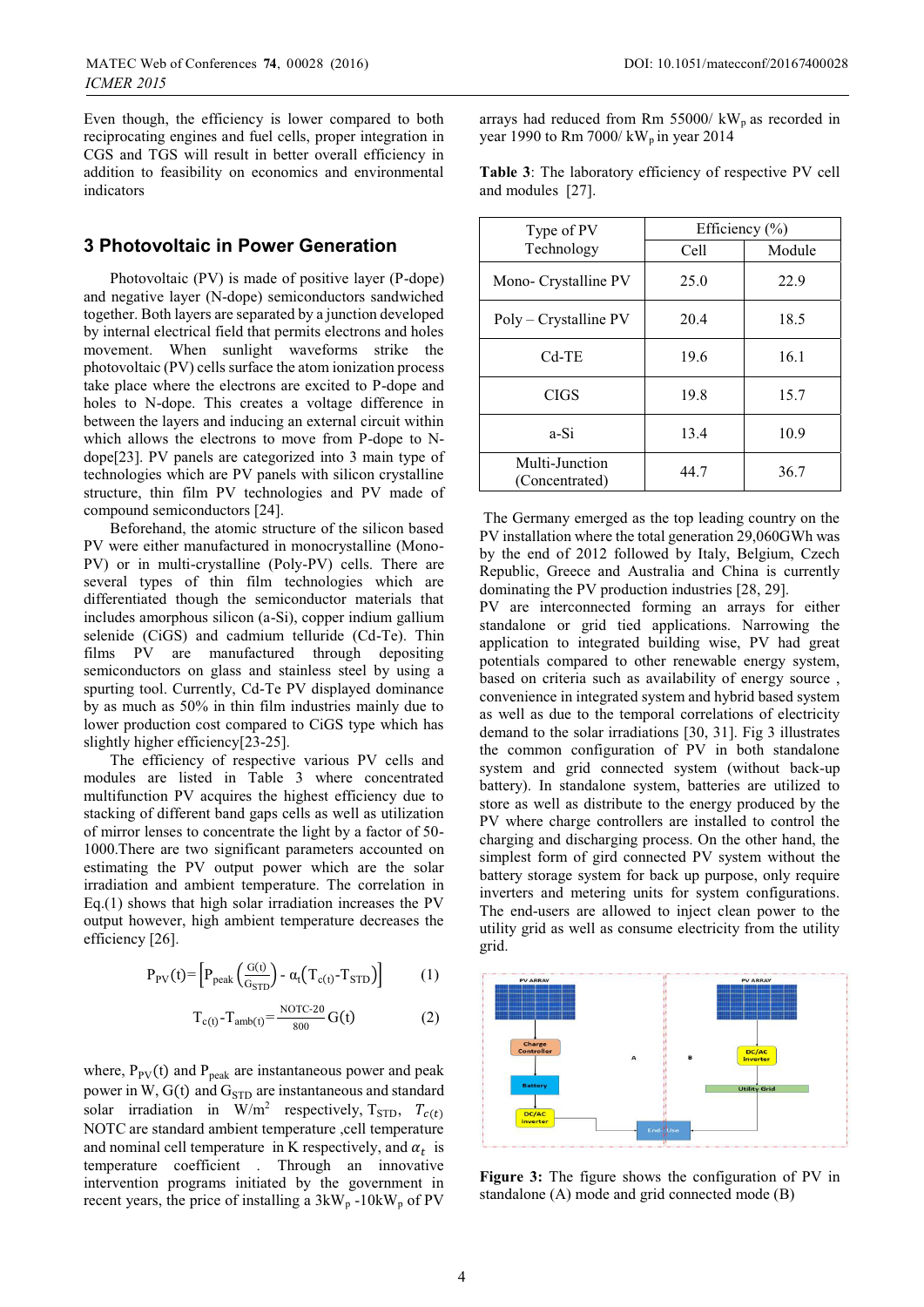## **4 Photovoltaic in CGS/TGS**

 Foremost, even though PV is emerging as one of the attractive renewable energy technology, the issue intermittency of PV output are yet to be resolved. Irregular weather patterns and lower conversion efficiency are considered as key factor to unfavorable installation of PV. On the other hand, application of CGS and TGS suffered several obstacles such as unpredictable thermal and power demand on typically application. In certain application, the both thermal and power demand are high in which the prime movers of the respective CGS and TGS failed to satisfy the respective demand. Furthermore, too frequent partial operation of certain prime movers to satisfy variable demands causes incomplete fuel combustion which lead to lower efficiency and higher emission. In additions, increasing fuel price also raises the issue on the reliability of CGS and TGS in power generations [32]. Hence, the hybridization of PV in CGS and TGS are one of the several sustainable solution that can be implemented to resolve the above issues. This section was intentional to summarize the design, analysis and optimization work perform under the PV-CGS/TGS scheme

#### **4.1 PV-CGS/TGS System Design**

Pearce et al [33] had provided extensive explanation on the concept of expanding the photovoltaic penetration through designing a PV-CGS/TGS hybrid based system. In his paper, the author had briefly idealized four generation concept of utilizing PV and in CGS and TGS from the simplest form of grid connected PV with CGS unit as back up to the most advanced PV-thermal integration with TGS unit. In addition, Carmeli et al [34], had designed a PV-CGS consisting of an internal combustion engine (ICE) where several system topologies and power flow control strategies were further analyzed. The simulation results were then employed during an experimental setup in Delebio, Italy to analyze the dynamic performances. The system operated in such a way that it was connected to the grid for normal applications and was also able to operate in a standalone mode during emergency.

 There was also an assessment performed to investigate the combination of photovoltaic and solar thermal (PVT) in an integrated TGS system that included a natural gas prime mover, exhaust heat recovery unit and hybrid cooling system as well as storage tank [35]. Life cycle assessment optimization method was developed in order to analyze the environmental impact in three categories that namely global warming potential, acidification potential and respiratory effect potential. The result indicate that the energy efficiency is 51.66% and better performances is obtained through thermal load following strategy

#### **4.2 PV-CGS/TGS System Design**

 Nosrat et al [36] compared the PV-CGS hybrid system with PV-TGS hybrid system through simulation in a self-developed software, PVTOM. The results interpreted from the literature show that the PV-TGS system had better economic and environmental

performances that the PV-CGS system. Derewonko et al [37], studied on the feasibility of PV-CGS system where both rated power of PV and CGS were equivalent that is 1.2kW. The effect of climate and the operation time required by both power generation unit were analyzed extensively. The result shows that, PV only utilizes 50% of available solar energy due to losses suffered from cloudy weather.

 In addition the author insisted on more studies to be performed on the PV-CGS system as the analysis displayed that the CGS prime mover were operated more than 20 hours daily to satisfy the load demand. The studies on economic analysis of PV-TGS for commercial office buildings as well as the optimization of the respective system were also studied by [38]. The analysis managed to summarize that the system was able to reduce the payback period compare to the separate power generation using CHS and PV as well as noting that the electric following strategy displayed better performances.

 Ismail et al [39] had compared four utilization scenarios of PV and MGT in based on the Cost of Energy analysis (COE) for an application in Palestinian remote areas. The configurations compared were the stand alone PV system, MGT simple electricity generation, PV-MGT hybrid where MGT act as a backup power generator as well as a PV-MGT-CGS system. Through optimizing the tilt angle for PV, the results indicate that the PV-MGT-CGS system has lower COE as compared to other system configurations where the COE is RM 0.95/ kWh.

#### **4.3 PV-CGS/TGS System Optimization**

 Yang et al [40], had design an optimum sizing method for renewable energy system which included a PV and wind energy system integration with the MGT .The author had equipped an optimum sizing with simulated annealing algorithm to perform the optimization process and subsequently the results obtained were positive. Bando et al [41], had performed optimization studies on PV-CGS plant which included a battery storage system. The objective function for the optimization studies was the operation and maintenances cost (O&M), primary energy consumption and the  $CO<sub>2</sub>$  emission where the manipulated variable used in the studies was the size of PV arrays and the  $CO<sub>2</sub>$  emission coefficient of the utility gird. Based on the simulation analysis, the PV-CGS system managed to reduce the  $CO<sub>2</sub>$  emission and the primary energy consumption as a high PV capacity installation was utilized. Basrawi et al [42] had studied on the economic by manipulating different operation strategies on a PV-MGT-TGS system that integrate auxiliaries component such as battery, thermal heat storage and boilers . The results show that power match strategies are economic as compared to the other operation strategies as well as the CCGT plant. However, the emission performances did not display positive result as compared to a CCGT plant due to lower efficiency during partial operation of MGT.

### **5 Conclusion**

 The simultaneous production of heating energy and power through CGS as well as cooling loads through TGS

 $a$  Corresponding author:  $rizdwan@hotmail.com$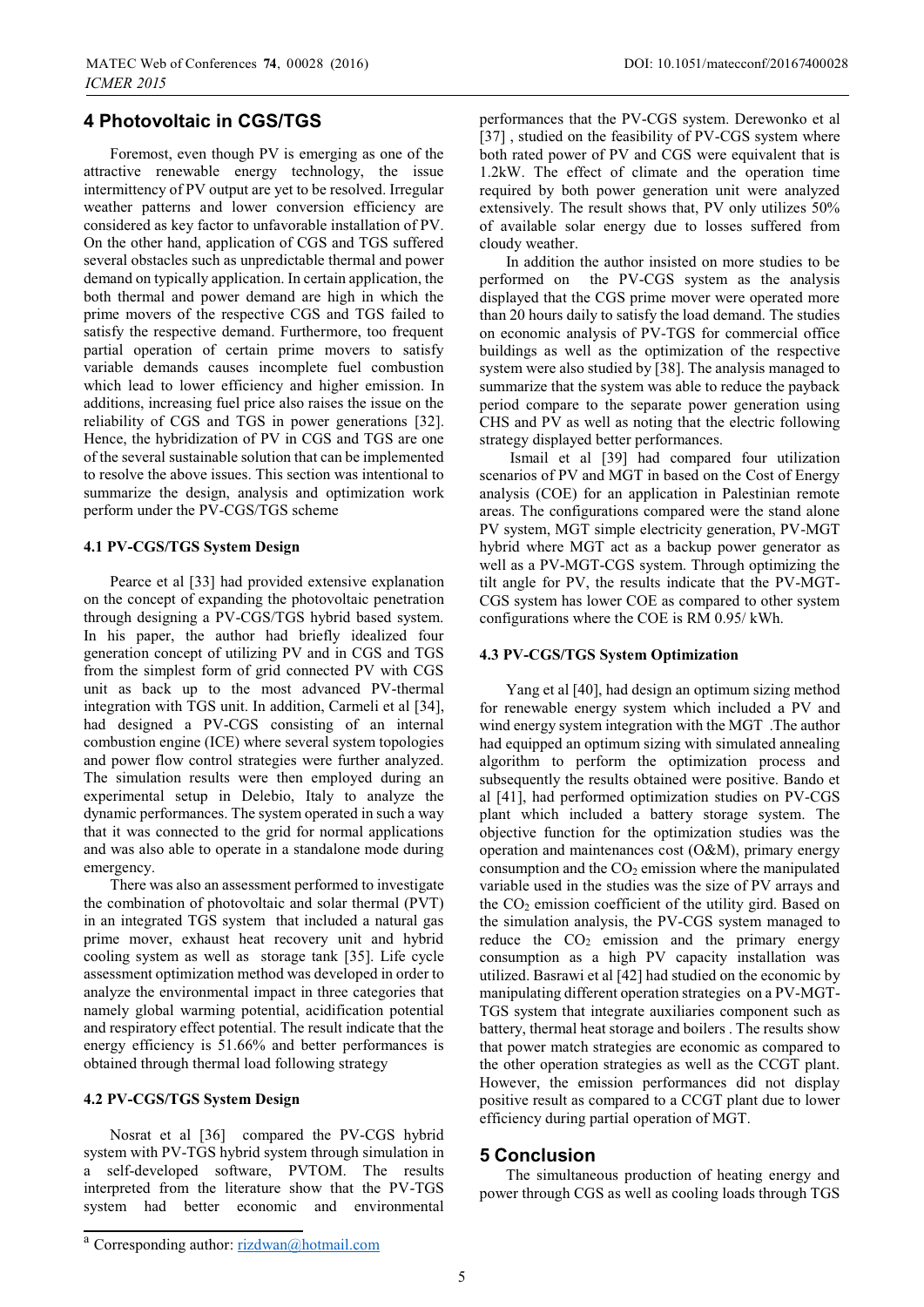improve the overall system efficiency, reduce greenhouse gases emissions and offers economical energy generations in some cases. The selection of prime movers is crucial in obtaining top notch CGS and TGS where through literates and comparison, MGT is observe to serve better environmental and economic performances concurrently than other commercially available prime movers. The flaw existences in prime movers partial performances as well as varying energy demand lead to hydriziation of such CGS and TGS with renewable energy system. PV is one of the potential green technology which well fit in CGS and TGS hybrid based system as it is building integrated and resource abundancy. The integration of PV also assisted in resolving the intermittency problems of PV while improving the economic performances.

 Based on the literature study, the integration of CGS or TGS and PV, require crucial attentions on the system topologies, sizing, weather conditions and as well as enduse demand where proper optimization should be perform. Analyzing a hybrid system with equipment of different working principles and individual properties, require proper control algorithm to optimize the energy flow. The control algorithm which is formulated based on dispatch strategy is important to avoid reduction in efficiency or system failure.

 Hence, adequate optimization through the develop control algorithms should be perform prior to real life application. Extensive research work especially utilizing ICE as the prime movers were performed to design, analyze and optimize the hybrid system with proper dispatch strategy. Nevertheless, there are yet no specific control algorithm develop for CGS or TGS utilizing MGT in hybrid mode with PV. The development of algorithm for MGT-CGS or MGT-TGS and PV hybrid based system is essential as operation performance of MGT is highly dependent on ambient condition and energy demand. Hence, it is recommended on developing control algorithms for such system as it was simulated to provide better performances in both environmental and economical performances compare. Through the development, the reliability and flexibility of such system.

### **Acknowledgement**

The author would like to acknowledge the authority of Malaysia Ministry of Education and University Malaysia Pahang upon the funding provide for the research under<br>the grant (FGRS/2/2013/TK06/UMP/02/1) or the grant (FGRS/2/2013/TK06/UMP/02/1) or RDU130133.

## **References**

- 1. (IEA), I.E.A. *Global energy-related emissions of carbon dioxide stalled in 2014*. March 2015 [cited 2015 23 April]; Available from: http://www.iea.org/.
- 2. Ministry of Energy, C.a.M., *Policy Framework and the Promotion of Cogeneration in Malaysia.* 2013.
- 3. Cho, H., et al., *Evaluation of CCHP systems performance based on operational cost, primary energy consumption, and carbon dioxide*

*emission by utilizing an optimal operation scheme.* Applied Energy, 2009. **86**(12): p. 2540- 2549.

- 4. Cho, H., A.D. Smith, and P. Mago, *Combined cooling, heating and power: A review of performance improvement and optimization.* Applied Energy, 2014. **136**(0): p. 168-185.
- 5. Gelazanskas, L. and K.A.A. Gamage, *Demand side management in smart grid: A review and proposals for future direction.* Sustainable Cities and Society, 2014. **11**(0): p. 22-30.
- 6. Kuhn, V., J. Klemeš, and I. Bulatov, *MicroCHP: Overview of selected technologies, products and field test results.* Applied Thermal Engineering, 2008. **28**(16): p. 2039-2048.
- 7. Ahmad, S., M.Z.A.A. Kadir, and S. Shafie, *Current perspective of the renewable energy development in Malaysia.* Renewable and Sustainable Energy Reviews, 2011. **15**(2): p. 897- 904.
- 8. Wong, S.L., et al., *Recent advances of feed-in tariff in Malaysia.* Renewable and Sustainable Energy Reviews, 2015. **41**(0): p. 42-52.
- 9. Singh, G.K., *Solar power generation by PV (photovoltaic) technology: A review.* Energy, 2013. **53**: p. 1-13.
- 10. Nehrir, M.H., et al., *A Review of Hybrid Renewable/Alternative Energy Systems for Electric Power Generation: Configurations, Control, and Applications.* Sustainable Energy, IEEE Transactions on, 2011. **2**(4): p. 392-403.
- 11. Holmberg, H., et al., *Allocation of fuel costs and CO2-emissions to heat and power in an industrial CHP plant: Case integrated pulp and paper mill.* Applied Energy, 2012. **93**(0): p. 614-623.
- 12. Tian, J., et al., *Measures and potentials of energysaving in a Chinese fine chemical industrial park.* Energy, 2012. **46**(1): p. 459-470.
- 13. Onovwiona, H.I. and V.I. Ugursal, *Residential cogeneration systems: review of the current technology.* Renewable and Sustainable Energy Reviews, 2006. **10**(5): p. 389-431.
- 14. Bhatt, M.S., *Mapping of general combined heat and power systems.* Energy Conversion and Management, 2001. **42**(1): p. 115-124.
- 15. Chicco, G. and P. Mancarella, *Distributed multigeneration: A comprehensive view.* Renewable and Sustainable Energy Reviews, 2009. **13**(3): p. 535-551.
- 16. Schicktanz, M.D., J. Wapler, and H.M. Henning, *Primary energy and economic analysis of combined heating, cooling and power systems.* Energy, 2011. **36**(1): p. 575-585.
- 17. P.A.Pilavachi, *Power Generation with Gas Turbine System and Combined Heat and Power*  Applied Thermal Engineering 2000.
- 18. Bruno, J. and A. Coronas. *Distributed generation of energy using micro gas turbines: polygeneration systems and fuel flexibility*. in *Proceedings of the international conference on renewable energy and power quality (ICREPQ'04)*. 2004.